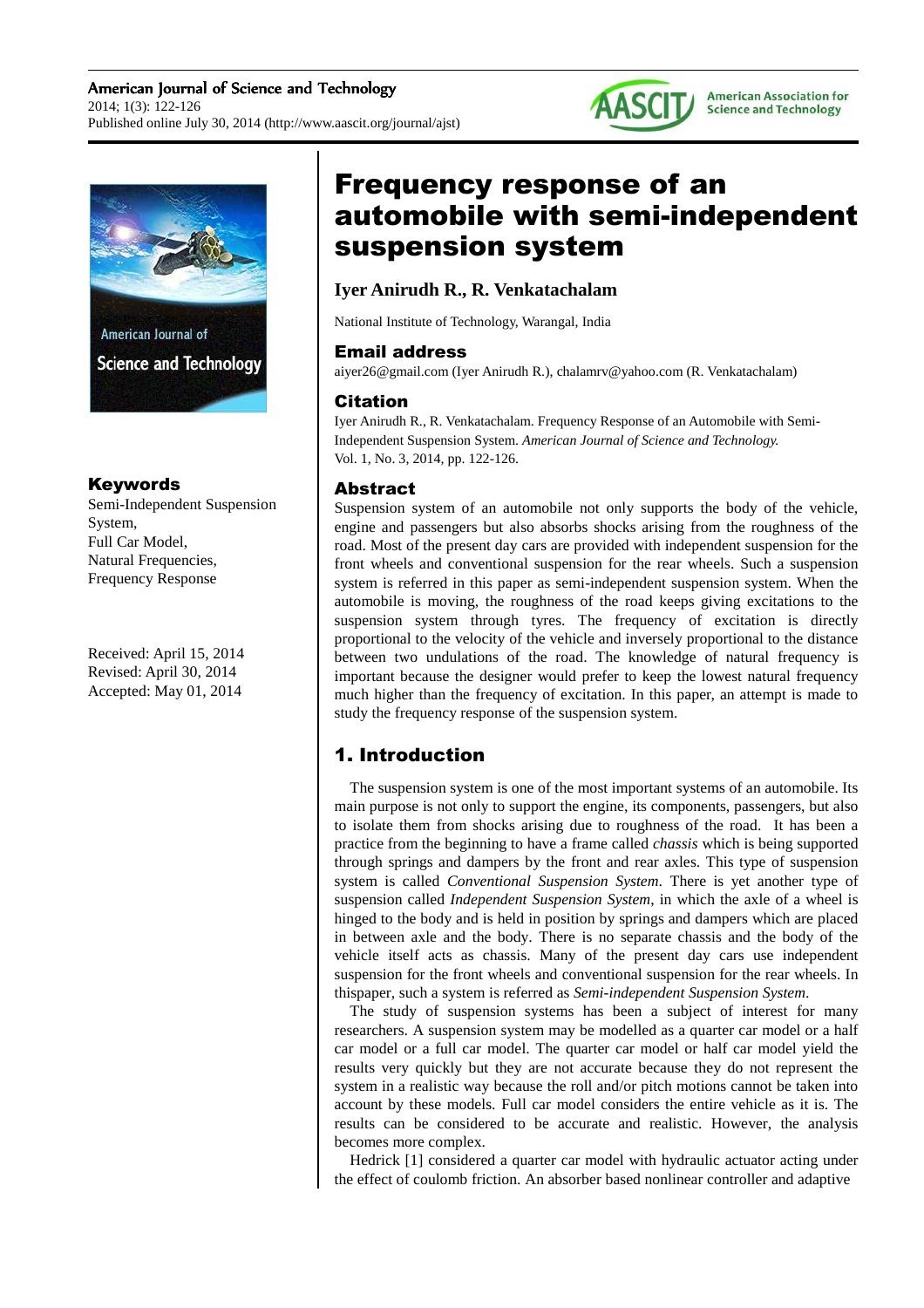nonlinear controller are proposed. Employing two sensors, one for displacement and other for velocity measurements, Majjad [2] considered a quarter car model and estimated the nonlinear damping parameters. Gobbi and Mastin [3],Wei Gao et al. [8] studied dynamic behaviour of passively suspended vehicles running on rough roads. The road profile is considered to give random inputs to the suspension system. Rajalingam and Rakheja [4] studied the dynamic behaviour of quarter car model under nonlinear suspension damper. Ahmed Faheem [5] studied the dynamic behaviour using quarter car model and half car model for different excitations given by the road. Jacquelien et al. [6] used electrical analogy in conjunction with quarter car model and studied the suspension system model and studied the control scheme of the suspension system. Wei Gao et al. [7] also studied the dynamic characteristics considering the mass, damping and tyre stiffness as random variables. Kamalakannan et al. [9] tried adaptive control by varying damping properties according to the road conditions. Sawant et al. [10] developed an experimental procedure for determining the suspension parameters using a quarter car model. Thite [11] refined the quarter car model to include the effect of series stiffness. State space equations are employed to calculate the natural frequency and model damping ratios. Gadhia et al. [12] analysed quarter car model for rear suspension using ADAMS software. Wei Gao et al. [13] investigated dynamic response of cars due to road roughness treating it as random excitation. Lin [14] performed a time domain direct identification for vehicle mass, damping and stiffness.

HusiynoAkcay [15] studied multi objective control of half car suspension system. It is observed that when the tyre damping coefficients are precisely estimated, the road holding quality of the suspension system can be improved to some extent. Li-Xing Gao [16] considered a half car model in conjunction with pseudo-excitation for the road conditions and studied the dynamic response of the vehicle. Thite et al. [17] used a frequency domain method for estimating suspension system parameters. Roberto Barbosa [18] studied the frequency response of half car model due to pavement roughness. Roberto Barbosa [19] also investigated vibrations of vehicles subjected to a long wave measured pavement irregularity.

Attempts are being made to analyse the four wheeler with fully independent suspension system. Libin Li [20] performed computer simulation studies through multi body model, identifying twenty degrees of freedom. Pater Gaspar [21] considered full car model and proposed a method for identifying suspension parameters taking into account nonlinear nature of the components. Anil Shirahatt et al. [22] attempted to maximize the comfort level considering a full car model. Genetic algorithms have been employed to perform optimization to arrive at optimum values of suspension parameters. Hajkurami et al. [23] studied the frequency response of a full car model as a system of seven degrees of freedom. Ikbal Eski [24] obtained neural

network base control system for full car model. Guidaa et al. [25] proposed a method of identifying parameter of a full car model. The analysis has been developed for designing an active suspension system. Balaraju and Venkatachalam analysed the dynamic behaviour of an automobile using full car model for both, fully conventional suspension systems [26] and fully independent suspension systems [27].

In this paper, an attempt is made to study the frequency response of the suspension system.

### 2. Formulation

Figure 1 shows a schematic arrangement of the semiindependent suspension system. It is to be observed that on the front side there is no axle, hence, there are only two masses,  $m_1$  and  $m_2$  which may represent the masses of the front tyres. It is also to be observed that on the rear side there is a mass  $m_3$ , which may be viewed as a mass taking into account the mass of the axle and also masses of the rear tyres. The mass of the main body may be represented by *m*.



*Figure 1. Semi-independent Suspension System.* 

*G* and *G*<sub>2</sub> are the centres of mass of the main body and the rear axle, respectively. The point  $G$  is located by the distances *B*,  $L_1$  and  $L_2$  as shown in the figure.  $(K_1, C_1), (K_2, C_2)$ and  $(K_3, C_3)$  may represent the stiffness and damping properties of a tyre, front shock absorber and rear shock absorber, respectively. Coordinates  $x_1$  and  $x_2$  may be used to represent the vertical motions of the masses  $m_1$  and  $m_2$ , respectively. The rear axle can move up and down and can also exhibit roll motion. Coordinate *x*3may represent the vertical motion of *G*2, and *γ2* may represent the roll motion. The main body can exhibit roll and pitch motions, *γ* and *λ* , apart from the vertical motion *x* of the centre of mass *G*. In total, the motion of the entire system may be described by seven coordinates,  $x_1$ ,  $x_2$ ,  $x_3$ ,  $x$ ,  $y_2$ ,  $y$  and  $\lambda$ . Thus the system is possessing seven degrees of freedom. It is also to be observed in the figure that the displacements induced by the road profile are indicated by  $y_i$ ,  $i = 1$  to 4.

The equations of motion may be derived as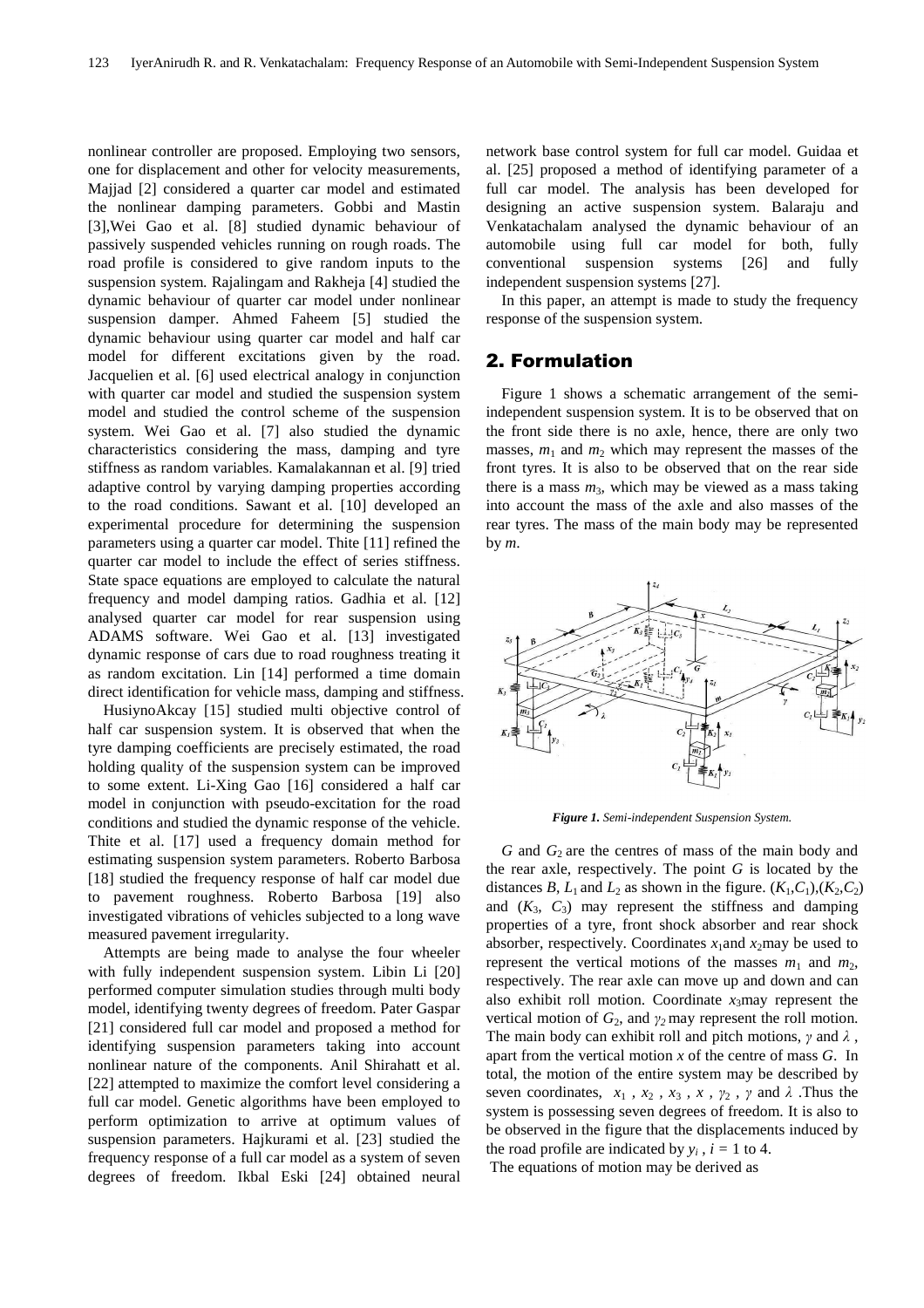$$
m\ddot{x} + 2(K_2 + K_3)x + 2(K_2L_1 - K_3L_2)\lambda - K_2x_1 - K_2x_2 - 2K_3x_3
$$
  
+2(C<sub>2</sub> + C<sub>3</sub>) $\dot{x}$  + 2(C<sub>2</sub>L<sub>1</sub> - C<sub>3</sub>L<sub>2</sub>) $\dot{\lambda}$  - C<sub>2</sub> $\dot{x}_1$  - C<sub>2</sub> $\dot{x}_2$  - 2C<sub>3</sub> $\dot{x}_3$  = 0 (1a)

$$
I_{\tau}\ddot{\gamma} + 2(K_{2} + K_{3})B^{2}\gamma + K_{2}Bx_{1} - K_{2}Bx_{2} - 2K_{3}B^{2}\gamma_{2} + 2(C_{2} + C_{3})B^{2}\dot{\gamma} + C_{2}B\dot{x}_{1} - C_{2}B\dot{x}_{2} - 2C_{3}B^{2}\dot{\gamma}_{2} = 0
$$
 (1b)

$$
I_{\rho}\ddot{\lambda} + 2(K_{2}L_{1} - K_{3}L_{2})x + 2(K_{2}L_{1}^{2} + K_{3}L_{2}^{2})\lambda - K_{2}L_{1}x_{1} - K_{2}L_{1}x_{2} + 2K_{3}L_{2}x_{3} + 2(C_{2}L_{1} - C_{3}L_{2})x + 2(C_{2}L_{1}^{2} + C_{3}L_{2}^{2})\dot{\lambda} - C_{2}L_{1}\dot{x}_{1} - C_{2}L_{1}\dot{x}_{2} + 2C_{3}L_{2}\dot{x}_{3} = 0
$$
\n(1c)

$$
m_1\ddot{x}_1 - K_2x + K_2B\gamma - K_2L_1\lambda + (K_1 + K_2)x_1
$$
  
- C\_2\dot{x} + C\_2B\dot{\gamma} - C\_2L\_1\dot{\lambda} + (C\_1 + C\_2)\dot{x}\_1 = K\_1y\_1 + C\_1\dot{y}\_1 \qquad (1d)

$$
m_2\ddot{x}_2 - K_2x - K_2B\gamma - K_2L_1\lambda + (K_1 + K_2)x_2
$$
  
-C<sub>2</sub> $\dot{x}$ -C<sub>2</sub> $B\dot{\gamma}$ -C<sub>2</sub> $L_1\dot{\lambda}$ + (C<sub>1</sub> + C<sub>2</sub>) $\dot{x}_2$  = K<sub>1</sub> $y_2$ +C<sub>1</sub> $\dot{y}_2$  (1e)

$$
m_3\ddot{x}_3 - 2K_3x + 2K_3L_2\lambda + 2(K_1 + K_3)x_3
$$
  
-2C<sub>3</sub> $\dot{x}$  + 2C<sub>3</sub> $L_2\dot{\lambda}$  + 2(C<sub>1</sub> + C<sub>3</sub>) $\dot{x}_3$  = K<sub>1</sub>(y<sub>3</sub> + y<sub>4</sub>) + C<sub>1</sub>( $\dot{y}_3$  +  $\dot{y}_4$ ) (1f)

$$
I_2\ddot{y}_2 - 2K_3B^2\gamma + 2(K_1 + K_3)B^2\gamma_2
$$
  
-2C\_3B^2\gamma + 2(C\_1 + C\_3)B^2\ddot{y}\_2 = K\_1B(y\_4 - y\_3) + C\_1B(\dot{y}\_4 - \dot{y}\_3) (1g)

 $y_i$  may be regarded as excitation caused to the suspension system by the roughness of the road.

## 3. Analysis of the Suspension System

Based on a practical road vehicle *Santro Xing*, numerical values are assigned to various parameters involved, as follows.

| $m_1 = 40 \text{ kg}$ $m_2 = 40 \text{ kg}$ $L_1 = 1 \text{ m}$ |                                   | $L_2 = 2.5 m$       |
|-----------------------------------------------------------------|-----------------------------------|---------------------|
| $m = 1000 kg$                                                   | $I_r = 500 \ kg.m^2$              | $I_p = 1000 kg.m^2$ |
| $m_3 = 100 \text{ kg}$                                          | $I_2 = 20 \text{ kg} \cdot m^2$   | $B = 0.75 m$        |
| $K_1 = 2 \times 10^5 N/m$                                       | $K_2 = K_3 = 0.5 \times 10^5 N/m$ |                     |
| $C_1 = 1000 N \cdot s/m$                                        | $C_2 = C_3 = 1000 N \cdot s/m$    |                     |

Keeping the excitations as zeroes and also damping as zero, the undamped free vibration study was performed and the natural frequencies (NF's) are obtained as,

1.796 2.129 3.875 11.436 12.605 12.625 18.890

It is observed that first three frequencies are small and close to each other, the other four frequencies are very large, and there is a large gap between third and fourth frequencies. If the road profile creates an excitation whose frequency matches with any of the seven natural frequencies resonance may occur. The frequency of road excitation is directly proportional to the velocity of the vehicle and inversely proportional to the distance between the undulations existing on the road. Among these seven frequencies, the lowest one is very important because under normal circumstances one may at the most cross the lowest frequency. In this paper, it is intended to study the behaviour of the system under harmonic excitations, which may be simulated through the variables  $y_i$ . Harmonic excitations are applied at all the four wheels as

$$
y_i(t) = y_{m_i} \sin \omega t \quad , \quad i = 1 \text{ to } 4 \tag{2}
$$

The equations of motion in (1) may be integrated using Runge Kutta method and the time histories of various variables may be observed. For the sake of convenience, the variables are expressed in non-dimensional form as

$$
\tilde{x}_1 = \frac{x_1}{y_{m_1}} \quad \tilde{x}_2 = \frac{x_2}{y_{m_1}} \quad \tilde{x}_3 = \frac{x_3}{y_{m_1}} \quad \tilde{x} = \frac{x}{y_{m_1}}
$$
\n
$$
\tilde{y}_2 = \frac{\gamma_2 B}{y_{m_1}} \quad \tilde{y} = \frac{\gamma B}{y_{m_1}} \quad \tilde{\lambda} = \frac{\lambda L_2}{y_{m_1}}
$$
\n(3)

Taking  $y_{m_i} = 0.05$  *m*,  $i = 1$  to 4, the equations of motion are integrated for different values of the exciting frequency  $\omega$  in the range zero to 150 *rad/s* (0 to 24 *Hz*). This range of  $\omega$  covers all the seven natural frequencies. The time histories of each of the variables are closely observed and the maximum values are noted. Expressing these maximum values in non-dimensional form as in Equation (3), they are plotted against the exciting frequency. Figure 2 shows the variation of the maximum values of various variables with frequency.

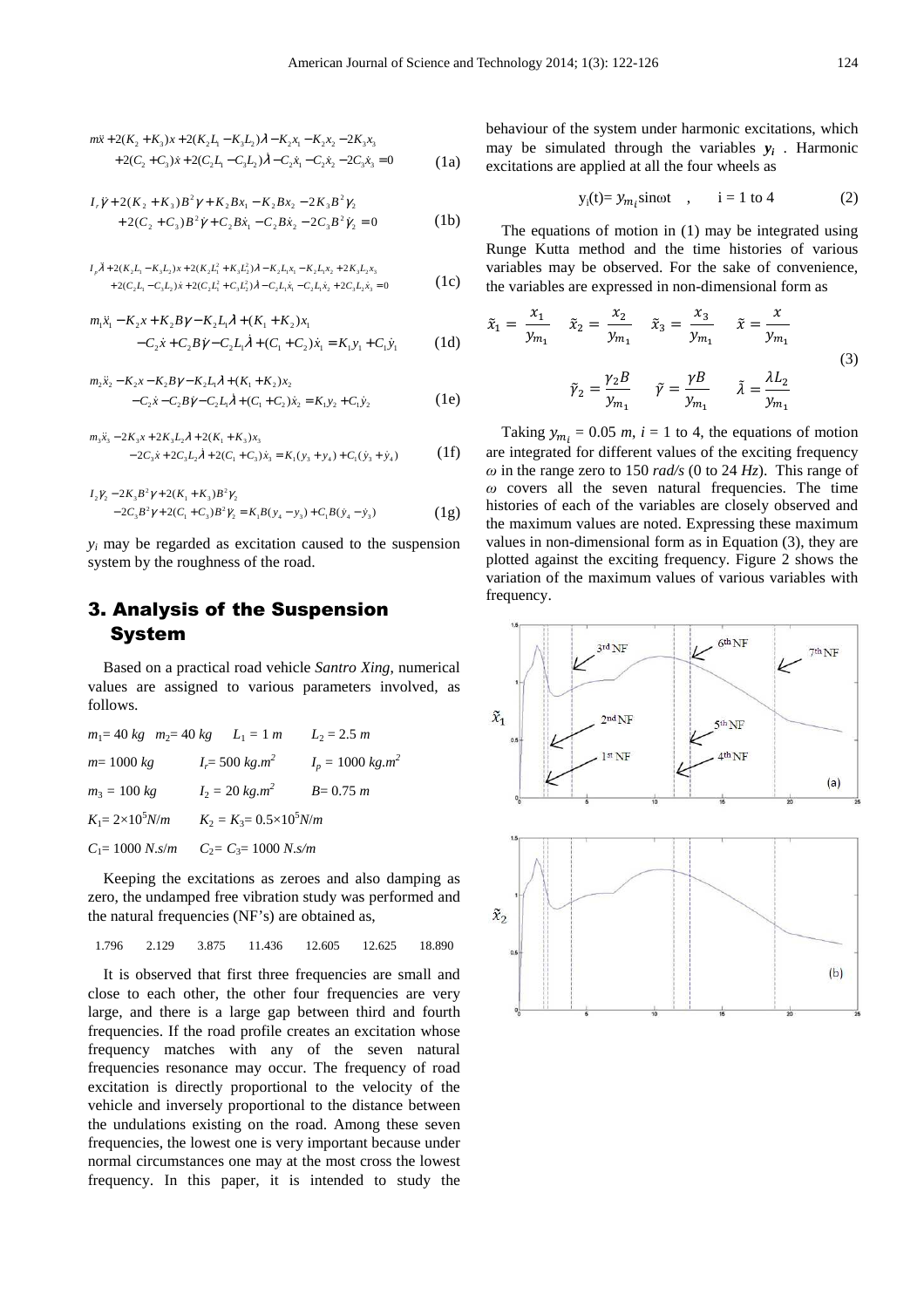

*Figure2. Semi-independent Suspension System.* 

It is observed from Figures 2a and b that the responses of  $x_1$  and  $x_2$  are exactly the same. This is because the excitation given at the front two wheels moves the front

two wheels in the same manner always. The peak values may be observed to occur at the frequency which is less than the first natural frequency. Similar trend may also be observed at the fourth natural frequency. Figure 2c shows the response of up and down motion  $x_3$  of the rear axle. The peak amplitudes may be observed at frequencies less than the first, third and fourth natural frequencies. Figure 2d shows the response of the roll motion  $\gamma_2$  of the rear axle. It is to be observed that the axle is not undergoing any kind of roll motion. This may be because the given excitation keeps moving the entire vehicle as a single unit. Figure 2e shows the response of *x*. It is to be observed that the resonance is prominent only at the first natural frequency. Here also the peak is occurring at a frequency slightly less than the first natural frequency. Figure 2f shows the response of roll motion *γ* , of the main body. As in Figure 2d, the main body is observed to have negligible roll motion. This may be for the same reason. Figure 2g shows the response of pitch motion  $\lambda$ , of the main body. Unlike the roll motion, the automobile can have pitch motion because the centre of mass *G* is not at the middle point of the longitudinal axis  $(L_1 \neq L_2)$ . The resonance may be observed to be prominent at the first and the third natural frequencies.

### 4. Conclusions

The work presented in this paper and significant conclusions that may be drawn based on the present work may be summarized as follows.

- (i) Full car model for semi-independent suspension system is studied for its frequency response.
- (ii) For the purpose of study, the values of parameters are taken which correspond to a real practical automobile.
- (iii) The harmonic excitations are given to all the four wheels simultaneously.
- (iv) The frequency of excitation is varied and the behaviour of various variables are noted.
- (v) Frequency response plots are made for all the variables and various observations are made and physically interpreted.
- (vi) It is observed that resonance is occurring predominantly at the first natural frequency only.

### References

- [1] Hedrick, J. K., Nonlinear control of a Quarter Car active suspension, Proceedings of the American Control Conference, Chicago, June 1992.
- [2] Majjad, R., Estimation of suspension parameters, Proceedings of the IEEE International Conference on Control Application, Hartford, October 1997.
- [3] Gobbi, M. and Mastinu, G., Analytical description and optimization of the dynamic behaviour of passively suspended road vehicles, Journal of Sound and Vibration, Vol. 245, No.3, pp. 457 – 481, 2001.